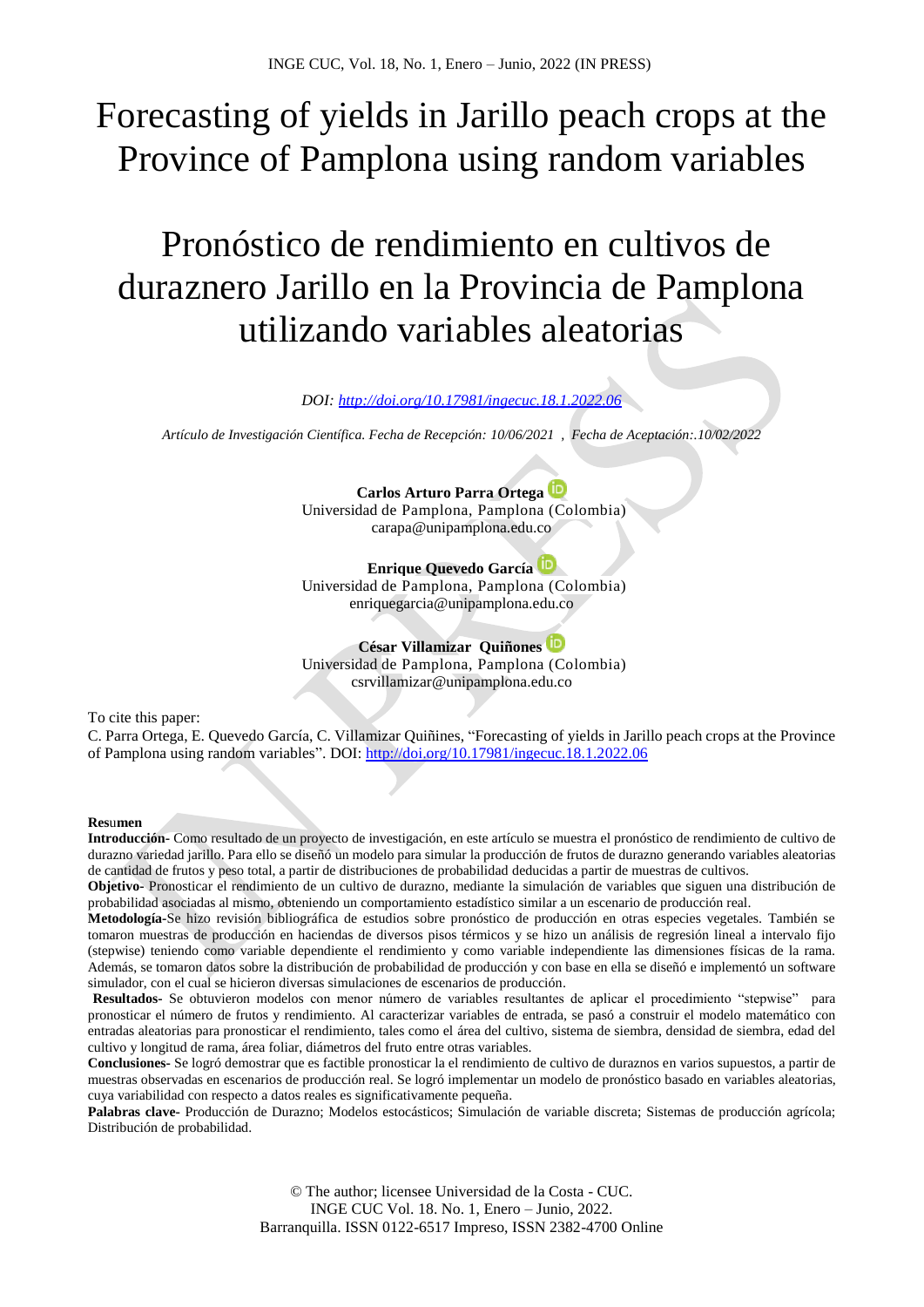#### **Abstract**

**Introduction:** As a result of a research project, this article shows the crop yield forecast for a peach variety named jarillo. For this, a model was designed to simulate the production of peach fruits, generating random variables of the number of fruits and total weight, from probability distributions deduced from crop samples.

**Objective:** Forecasting the yield of a peach crop, by simulating variables that follow a probability distribution associated with it, obtaining a statistical behavior similar to a real production scenario.

**Methodology:** A bibliographic review was made of studies on production forecasting in other plant species. Production samples were also taken from farms in various zones and a linear regression analysis at a fixed interval (stepwise) was made, taking yield as a dependent variable and the physical dimensions of the branch as an independent variable. In addition, data was collected for determine the production probability distribution and based on it a simulator software was designed and implemented, with which various simulations of production scenarios were made.

**Results:** Models were obtained with a lower number of variables resulting from applying the stepwise procedure in order to forecasting the number of fruits and performance. When characterizing input variables, the mathematical model was built with random inputs to predict yield, such as crop area, planting system, planting density, crop age and branch length, leaf area, fruit diameters, among others variables.

**Conclusions:** Is feasible the forecasting of peach crops yield under several assumptions, from samples observed in real production scenarios. It was posible to implement a forecast model based on random variables, whose variability with respect to real data is significantly small.

**Key Words-**Agricultural production systems; Stochastical models; Peach production; Discrete-variable simulation; Probability distribution.

#### **I. Introduction**

#### **Background**

The peach (Prunus persica) is considered one of the most important stone fruits of the Rosaceae family worldwide, after the apple and the pear. In 2019, approximately 25.74 million tons of peaches were produced, mainly in temperate zones, where China was the first producer with 61.5% [1]. This fruit is located in the top of the 10 most produced worldwide [2]. However, currently the crop of peach has been extended to non-traditional areas in subtropical and tropical regions, where the climate differs from its natural habitat, and its consumption is also increasing [3].

In the province of Pamplona, south of the department of Norte de Santander, peach crop is considered an important economic activity as it is a relevant source of income for producers in this region [4]. The crop of the Jarillo variety with low cold requirements is of Venezuelan origin and is practiced in the department of Norte de Santander (Colombia) [5]-[6]. In this region, the harvested area by varieties of Venezuelan origin has been increasing exponentially between 2007 and 2019 in the department of Norte de Santander, ranging from 167 to 835.7 ha. It should be noted that peach production in the province of Pamplona is carried out by small farmers, who earn their income from this production system. In 2019, 30,232 tons of peach were produced in the high Colombian tropics, with a yield of 9.96 ton/ha and a harvest area of 2,077 ha [7]. Although the department of Boyacá stands out as the quintessential producer of peaches with a production of 13,802 tons and yields of 10.6 ton/ha and participates with 45.65% in national production, the department of Norte de Santander ranks second with a production of 11,246 tons and yields of 12.25 ton/ha [7]. Regarding this yields, are low, compared with the world average of 16.85 ton/ha [1]. The production systems of this variety turn out to be economically efficient (average profit margin 59%) and energetically deficient (average energy efficiency of 0.58) [8]. All farms planted with the variety use agrochemicals to fertilize, combat pests and diseases and induce flowering, in the style of the green revolution [9].

In the production of peaches for fresh consumption, the size of the fruit is one of the determining factors of quality, since it is a fundamental requirement demanded by the consumer [10]. Regarding the invention processes patented in recent years for Colombia in peach, it was established that the developments are meager, registering some processes in the field of preserving food or new products [11].

# **Statistical models to predict the productive behavior of deciduous fruit trees at different altitude levels.**

A crop mathematical model is designed for simulating the dynamic of crop growth and yielding, by the use of numerical integration of logical processes with the aid of computer programs. More specifically this implies a program which describes the dynamics of crop growth in relation to the environment, operating in time steps whose magnitude are less than the growing period and with the ability to obtain variables that describe the state of the crop at different timepoints, for example: biomass per unit area, stage of development, yield, leaf nitrogen content, etc. The end users of this mathematical models classify them into those used as tools in: research, decision making, education, training or technology transfer [12]-[13]. There are simulation models for a crop, for example CERES-Wheat, CERES-Maize, CORNGRO, SIMTAG, SIMBA for wheat and corn, or CROPGRO-SOYBEAN, WOFOST, and SOYSIM for soybeans. SUCROS-CACAO, CROPGRO-DRY BEAN, CROPGRO-Tomato [14], or on the other hand, can be generic. Generic models can be applied to various species by using crop-specific parameters: some of these models are DSSAT-CSM, DAISY, SOILN, EPIC, WOFOST, CROPSYST, APSIM, AQUACROP[15], and STICS. they allow the user to organize and manipulate information on crops, soils and meteorological data, being able to execute the crop models in different ways and analyze their results, due to the fact that they share a common input and output file format [16]-[12]. For [17] and [18], two types of approach can be carried out in the construction of crop models: one descriptive and the other explanatory (mechanistic). According to [13], the models can be categorized into empirical, mechanistic or causal,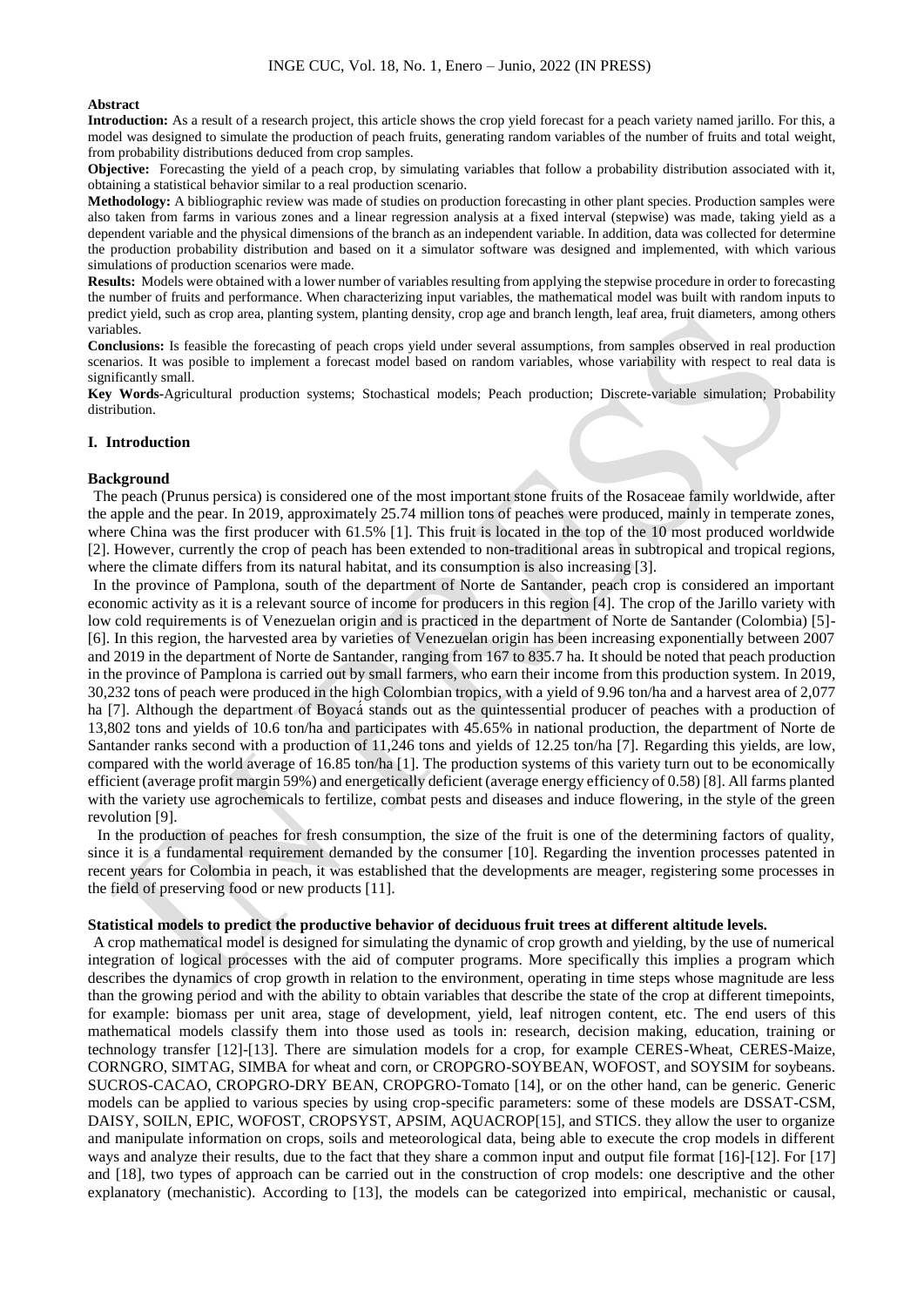functional or process-oriented models. Empirical models are reduced to a simple mathematical expression that transforms a set of "input" variables into an "output" of results, without even attempting to describe the process under study. Regression models and many statistical models are good examples of empirical predictive models. Empirical models are generally simple, require less data than causal models, and are easier to build and use. But they have the disadvantage of not being able to be improved or extended beyond the conditions in which they were made. Therefore, they can easily be applied incorrectly and, furthermore, lead their users without critical capacity to much confusion in the interpretation of the processes under study.

Causal or "mechanistic" models have the purpose of describing in the most exact and verifiable way possible, the physical, chemical and biological processes involved in the soil-plant relationship from the available input data. This type of models can be used to predict responses to fertilization procedures, evaluate the effect of environmental change, coordinate and structure research, its main disadvantages being that it requires larger volumes of data and extensive preliminary activities for its calibration and validation. The functional ones are used to explain processes such as those shown with Hart's models, to explain the components and their interrelationships in agricultural production systems [19]. After calibration, for example, a model such as Yield-SAFE provides credible descriptions of measured crop and tree (Populus spp) yields in single crop systems and forestry capacity at the two sites. The models are calibrated [20].

#### **Random variables**

A random variable generator is a mathematical tool that allows statistical modeling of processes of various kinds, in particular, generating a sample of variables that can be used as a production forecast. The main difficulty lies in two aspects, documented [21]-[22]-[23]-[24]. One of them is to determine the probability density function of a variable (pdf, from here on), given its historical behavior, and after obtaining this function, obtain a mathematical algorithm that allows its value to be generated in such a way that a large set of these values behave statistically similar to that of the corresponding pdf [25]. In fig. 1 are shown the theoretical graph of the normal distribution, where the value of a variable is shown on the horizontal axis, and the relative frequency (probability) of that value is shown on the vertical axis. Adding to this, are showed a distribution obtained by generating 900 values and placing them in a histogram using the Box-Müller algorithm. The further the values are from the mean, the probability for them decreases.



**Fig. 1.** The normal distribution, theoretical and sampled. Where the horizontal axis shows the value of a variable, and the vertical axis shows the relative frequency (probability) of such value. The theoretical value is in a solid line, while the sample appears as a bar in each interval. **Source:** Authors.

This work seeks to study the case of the agronomic production of peaches of the Jarillo variety, trying to find a statistical distribution of the variables associated with yield, given some physical characteristics of the plant, in order to find a behavior that can adjust to a known distribution and then proceed to generate random variables and thus forecast their long-term production. For the case described in this study, it is about generating a yield forecast for various farms in the province of Pamplona, where the probability of production of each plant is addressed, and according to crop conditions, establish the probable value for its performance.

#### **II. Methodology**

#### **Vegetal material and featuring of the study área**

The Jarillo variety under study has the following agronomic characteristics: it has yellow shell and pulp, small size, rounded shape, high prolific production and susceptible to post-harvest handling. This peach has established itself in small areas. The plants are large due to the established planting distance of 6 to 7 m between plants and furrows, distributed according to homogeneous slope conditions and agronomic management, forming plots with peach trees in full agronomic production from sexual seed and with an age older than ten years [6].

This research was carried out within the physiographic zone of the Santanderean mountain, which included the middle zones of the eastern mountain range in the department of Norte de Santander, between 1600 and 2300 meters above sea level. In Pamplona, "Delicias" farm, village of Chíchira (7° 22' 43.6" N and 72° 37'41.1" W). The altitude was 2170 masl, average temperature 16°C, rainfall 933.9 mm, bimodal regime, and the soils belong to the Inceptisol order. In Chitagá,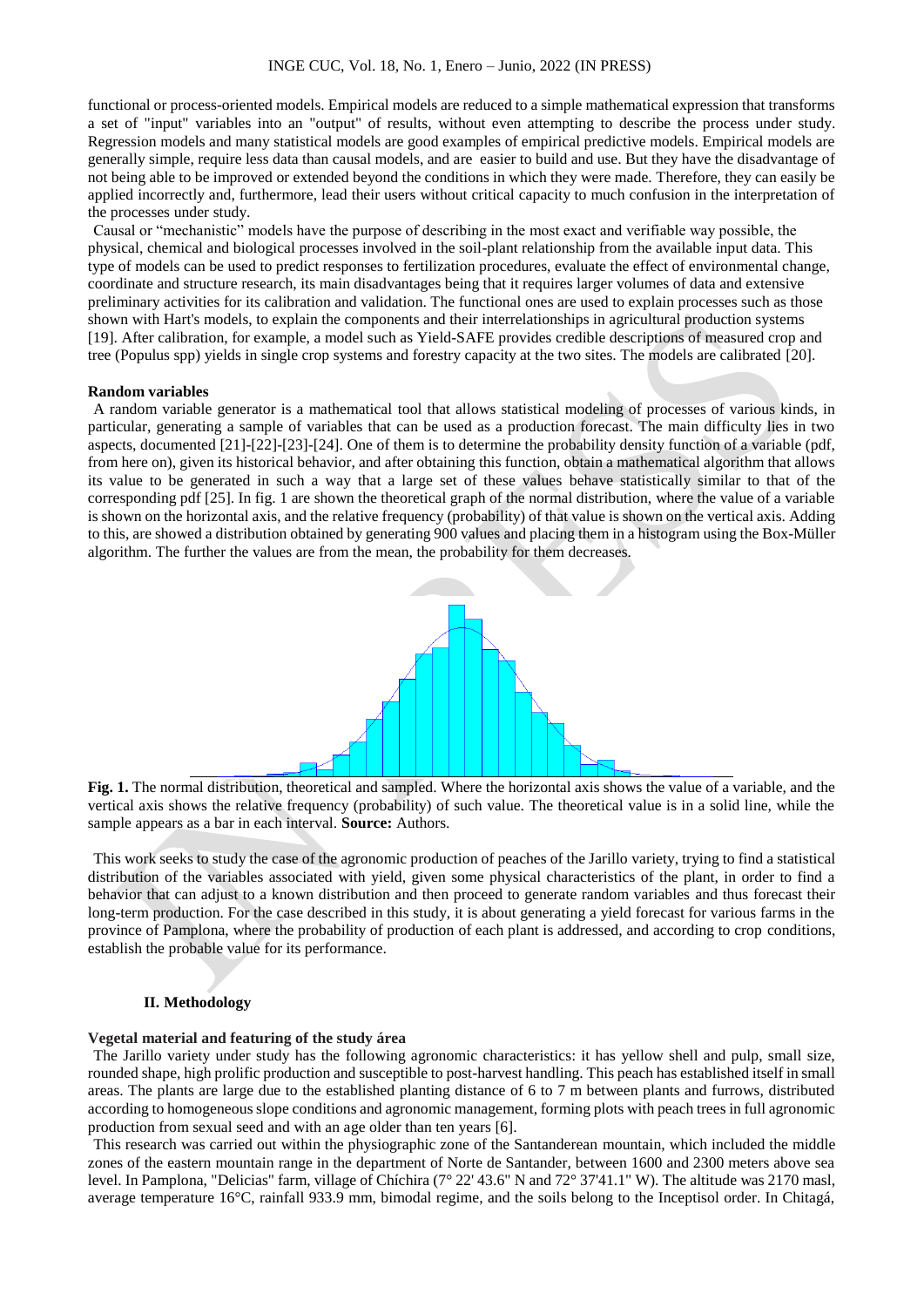"Recuerdo" farm, Carrillo village (7° 11' 15" N and 72° 39' 7.3" W), whose altitude is 1870 meters above sea level, with an average temperature of 18ºC, precipitation of 879.5 mm, unimodal regime, and soils of the Inceptisol order. And in Pamplonita, "Bella Vista" farm, Batagá district (7° 26' 18.1" N and 72° 38' 9" W), with an altitude of 1670 masl, average temperature 20°C, with 1200 mm of rain in bimodal regime and soils belonging to the Inceptisol order [27].

# **Sampling**.

Sampling was established by location, with the same slope, age of the trees, sexual origin, stage of development achieved with forced management and the same type of pruning and thinning during the production cycle. From the trees, 3 branches per tree were taken, which are the ones with the highest number of reproductive buds, 3 fruits of similar appearance in color and size, harvested from the middle part of the mixed branch, 3 leaves, located in the middle third of the tree in the part exposed to the sun and mixed branches of the middle third, between two secondary stages of development 72: green ovary surrounded by a crown of dying petals, the secondary stage 75: fruit approximately half the final size and in the secondary stage 87: fruit ripe for harvest [28]-[29]-[30].

#### **Morphophysiological variables**

A data matrix was involved in the study, for which the following variables were available: length (cm), width (cm), the product of length by width of the blade (cm2), leaf area (cm2) , number of active leaves, length of the mixed branch (cm), branch perimeter (cm), average diameter of the branch (cm), equatorial and polar diameter of the fruit (cm), quotient between the equatorial and longitudinal diameter of the fruits, the fresh weight of the fruit (g) and the associated dry weight (g). The leaf blade area was determined in 108 mature leaves with approximately 2.5 months of age for the three farms (39 per farm), which were sampled during 22 samplings from stage 72 to harvest phenological stage (87), by means of the use of the ImageJ public domain program which performs image analysis [31]. The process began with the download of the photo (jpg extension) in the program and the inclusion of the limb length (cm) as input parameter, which was previously measured with an Ubermann electronic vernier caliper (Fa. Sodimac, Santiago , Chili). The measurements of the diameters were collected with the same vernier caliper. The dry matter (g) was measured after the fruits were dried, using a Mettler Toledo® dry hot air forced circulation electric drying oven. The mass was obtained using an electronic balance with two-digit Lexus® approximation with a measurement range of 3600 g and precision: 0.01 g, it was obtained after 48 hours at 60  $\degree$  C in the oven and taking into account that the weight is constant. This situation is achieved by weighing at regular intervals until a constant weight is achieved. With the same scale, the fresh mass of the fruit was obtained. The number of active leaves was measured during 22 samplings in each of the farms. Measurements of the number of active leaves were made on the three randomly selected branches of each of the 39 trees.

# **Productive behavior of the Jarillo peach variety in the province of Pamplona**

Two harvests (with their respective passes) of the fruits in the secondary stage 87 were collected for 39 trees located in the three thermal floors in the first cycle (2014), second productive cycle (2015). A digital H-110 scale with a capacity of 50 kg, a resolution of 20 g and a tolerance of 40 g made in China and paper bags were used to identify the production by tree and plot. The following variables were measured: number of fruits, total harvest per tree (kg/tree), fresh weight of the fruit (g), roundness index, longitudinal diameters (cm) and equatorial diameters (cm).

# **Statistical analysis.**

The best multiple linear regression models were chosen, using the SPPS 25 statistical package, with the Stepwise variable selection method, where the independent variables and the responses were introduced to estimate the fresh weight of the fruit, the total soluble solids and the total harvest per thermal floor taking into account that the R2 was at least 0.8, which is the statistic that represents the proportion of variation explained by the regression; the adjusted R2, the significance of the model in its anova test, the sum of square error, the mean square of the experimental error and the significance of the regression parameters. Regarding the validation of the regression models, the following assumptions were taken into account, which are: linearity, independence, homoscedasticity, normality and non-collinearity. Finally, a comparison of the observed data with the estimated data was made, to observe the relationship between them.

# **Principal component analysis (PCA).**

The multivariate analysis consisted of the work of principal component tests; These tests were carried out with the statistical program R® Project for Statistical Computing and the results were corroborated using the statistical package SPSS ® V.25.0. and the input analyzer software v. 16.0. The results were supported for discussion in the relevant literature. Multivariate analysis was performed with the variables that most correlated with the performance and quality components; To find the minimum number of factors, the Kaiser rule was used, with which the eigenvalues of the correlation matrix R were compared, and the number of eigenvalues greater than unity was taken as the number of factors; Therefore, this criterion is an allusion to the analysis of principal components and it has been verified in simulations that, generally, it tends to underestimate the number of factors so its use is recommended to establish a lower limit, an upper limit would be calculated by applying this same criterion taking 1 as limit. According to [32] the authors indicate that PCA is a multivariate technique widely used for the reduction of dimensions to a small set of uncorrelated variables called CP (Principal Component). A small set of uncorrelated variables is much easier to understand and use in PCA than a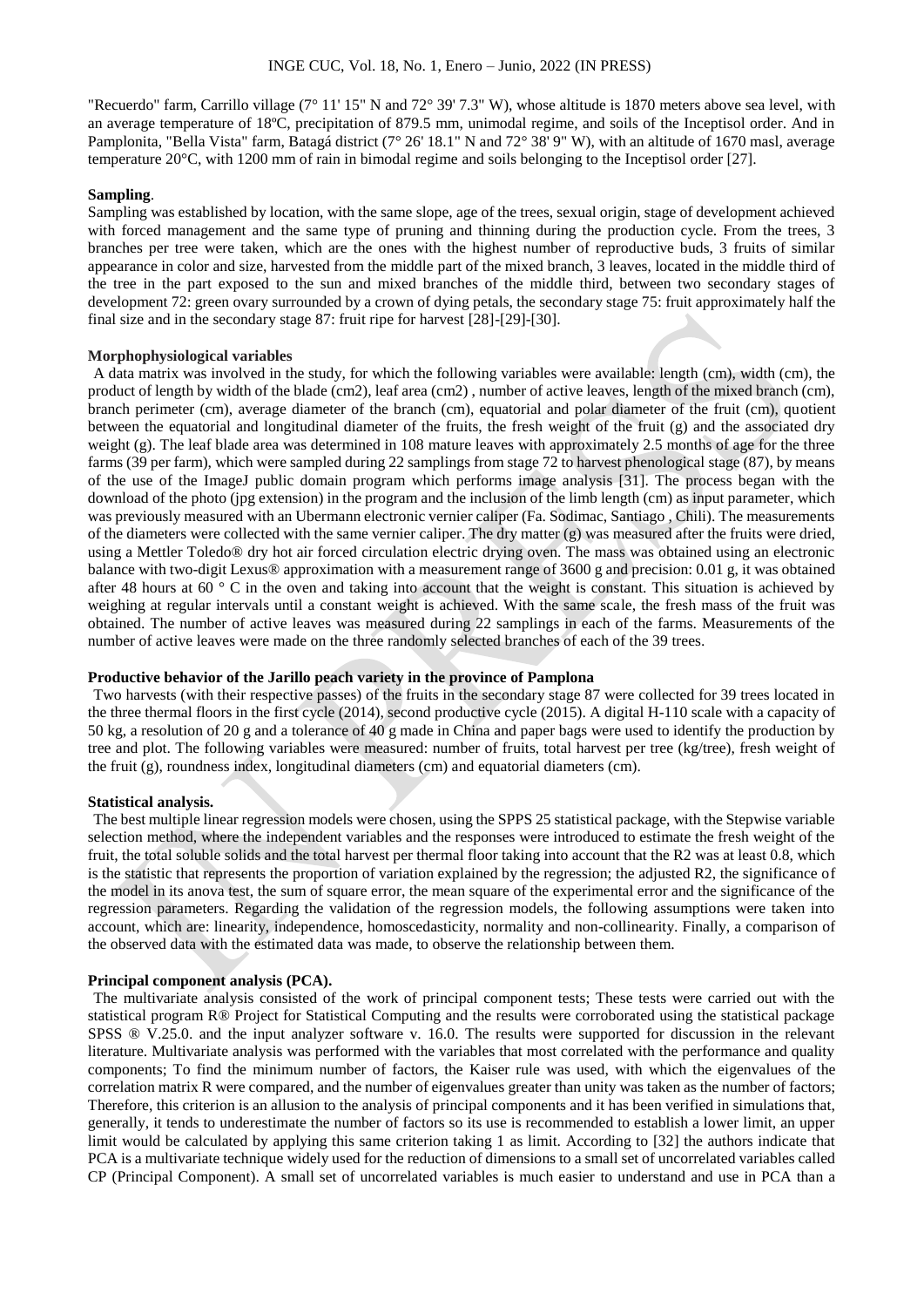larger set of correlated variables. The first CP explains the largest possible variability in the data, and each subsequent component explains the largest possible amount of the subsequent variability [33].

# **Multiple linear regression model.**

The multiple regression model used to estimate the agronomic yield variables of the Jarillo variety peach tree was the following [34]-[35]:

Yi = β0 +β1 X1i + β2 X2i + β3 X3i + βk Xki + ∈ i

Β0 is the ordinate to the origin or intercept with the Y axis where β1.... βk are the regression coefficients of the predictor variable in the multiple equation.

X1i.... Xki are explanatory, predictor or regression variables, and  $\in$  i is the magnitude of a random variable with mean zero (0) and variance σ2.

As in simple linear regression, the β coefficients will indicate the increase in fresh weight, number of fruits and yield, the unit increase of the corresponding explanatory variable. Therefore, these coefficients will have the corresponding units of measure. Applying the method of main components [36] and linear regression, values were obtained for the morphological variables, allowing the characterization of peach tree populations in a wide range of distribution, such as an altitudinal gradient. Similar analyzes have been done on other crops such as potatoes [37].

# **Design of simulator software to compute physiological production of** *prunus persica***.**

With the previous procedures the variables were featured and a mathematical procedure was designed, implemented with a software that can meet the requirements of the physiological modeling of peach (P. persica) production, exposed in the document of the statistical model. One way to organize it is to conceive of the system as interconnected components, in which each component performs some tasks. This organization is called the "system architecture". There are packages such as L-PEACH used in peach cultivation that predict the growth and distribution of photoassimilates in the plant [38][39]. Several simulation runs were executed to analyse the consistency of the simulated results with those initially observed, to determine the validity of such results.

# **III. Analysis and results**

As a result of the aforementioned components and regression analysis, peach populations could be characterized, evaluated and compared based on morphophysiological descriptors and yield components related to the leaf and fruit. Table 5 shows that the variables that most contributed to the construction of the first component, which is the one that retains the greatest variability of the data, were the roundness index of the fruit, the total fresh weight of the fruit, the total dry weight of the fruit, the equatorial diameter of the fruit, the longitudinal diameter of the fruit, the length by width of the leaf and the leaf area. Very negative values of the first axis were associated with high values of the fruit and leaf measurements. The variables that contributed to the construction of the second index were those associated with the leaf and the fruit, as has been shown in other works [40]. In order to establish the variables that would contribute to environmental variability, quality and its contributions to the morphophysiological variables in the three main components were presented in Table 5.

| Variables/Quality of representation of the variables | Component 1 | Component 2 | Component 3 | Remainder |
|------------------------------------------------------|-------------|-------------|-------------|-----------|
| Fruit roundness index                                | 86,41       | 2,02        | 0,05        | 11,52     |
| Total fresh weight of the fruit                      | 87,71       | 3,49        | 0.34        | 8,46      |
| Total dry weight of the fruit                        | 83,34       | 7,07        | 0,06        | 9,53      |
| Equatorial diameter of the fruit                     | 71,3        | 10,88       |             | 16,82     |
| Longitudinal diameter of the fruit                   | 64,61       | 9,53        | 4,29        | 21,57     |
| <b>Branch length</b>                                 | 0,59        | 4,88        | 62,94       | 31,59     |
| Average branch diameter                              | 8,98        | 32,57       | 22,77       | 35,68     |
| Number of active leafs                               | 1,81        | 8,98        | 60,15       | 29,06     |
| Leaf width                                           | 0,21        | 69,83       | 3.08        | 26,88     |
| Leaf length                                          | 16.56       | 76,39       | 1,1         | 5,95      |
| Product of leaf Length and leaf Width                | 54,84       | 28,81       | 0,03        | 16,32     |
| Leaf area                                            | 53,73       | 29,64       | $_{0,01}$   | 16,62     |

Tabla 5. Quality of representation of the variables in the components created through the PCA of the morphophysiological variables at year 2014 cycle.

The variables that showed the greatest variance were those associated with the fruit, the leaf and the branch for the three heights or thermal floors as shown in Table 6

Tabla 6. Representation quality of variables in components created using the ACP of the morphophysiological variables at year 2015 cycle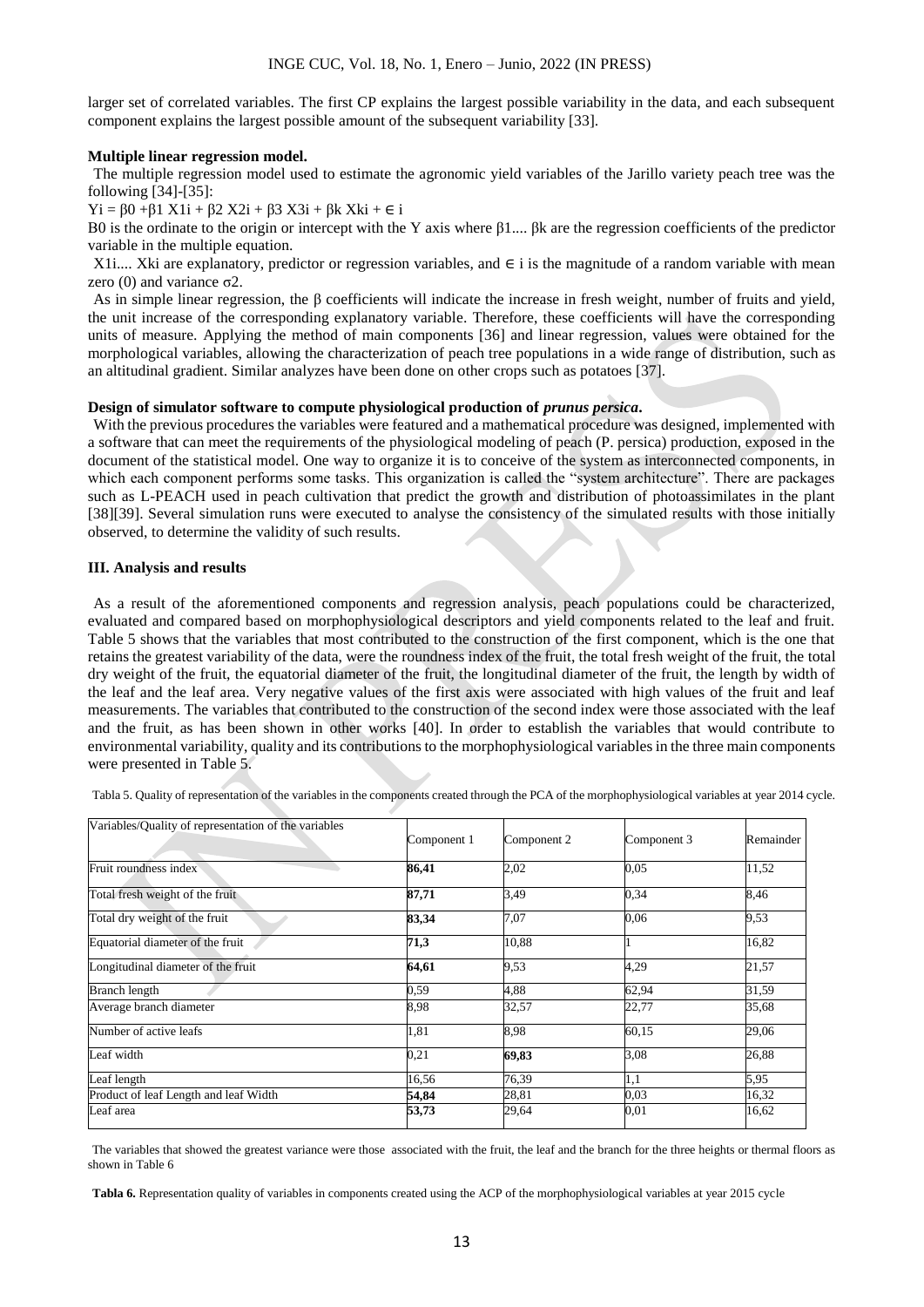| Variables/Components                  | Component 1 | Component 2 | Component 3 | Other |
|---------------------------------------|-------------|-------------|-------------|-------|
| Fruit roundness index                 | 79,37       | 12,14       | 0,16        | 8,33  |
| Total fresh weight of the fruit       | 85,55       | 8.43        | 0.16        | 5,86  |
| Total dry weight of the fruit         | 80,84       | 9,59        | 0,07        | 9,5   |
| Equatorial diameter of the fruit      | 69,32       | 19,82       | 0,47        | 10,39 |
| Longitudinal diameter of the fruit    | 68,71       | 17,78       | 0,08        | 13,43 |
| <b>Branch length</b>                  | 0.19        | 10,6        | 61,31       | 27,9  |
| Average branch diameter               | 4,79        | 71,44       | 7,26        | 16,51 |
| Average branch perimeter              | 3,69        | 56,96       | 14,32       | 25,03 |
| Number of active leafs                | 3,81        | 23,43       | 30,97       | 41,79 |
| Leaf width                            | 4,02        | 75,91       | 6,26        | 13,81 |
| Leaf length                           | 21,95       | 63,85       | 4,81        | 9,39  |
| Product of leaf Length and leaf Width | 81,12       | 10,76       | 0,18        | 7,94  |
| Leaf area                             | 81,6        | 10.62       | 0,22        | 7.56  |

INGE CUC, Vol. 18, No. 1, Enero – Junio, 2022 (IN PRESS)

Table 7 shows the estimates of the regression parameters in each period taking into account the previous variables analyzed in the main components, thus, for example, in the first row there is the estimate of a multiple linear regression model such as has been done in other crops [41]-[42], for production on the hundredth day after defoliation, the multiple linear regression model in that period is:

$$
y = \beta_0 - 674.49 + 36.11x_1 + 201.87x_2 + \dots - 23.62x_{11} - 5.25x_{12}
$$

Where Y is the production in kilograms, the explanatory variables  $(X)$  are found in the header of table 7.

Next, are shown the results of models with the least number of variables resulting from applying the "stepwise" procedure to keep the least number of variables necessary to obtain a model that is as suitable as possible. In the different models elaborated at each time, it was observed that not all the variables are significant to explain production, either because of the little linear relationship that exists between this variable and production or because of the multicollinearity that exists between the variables. The stepwise procedure was performed to obtain a regression model using the necessary variables to obtain an adequate model for each period.

Table 7 shows the estimates of the parameters for the variables according to the days after defoliation. The cells where NA appears mean that in the period corresponding to the row the variable of the respective column is not statistically significant to include it in the model.

| Days after defoliation | Intercept  | $\frac{1}{2}$<br>Leaf width | area<br>Leaf. | Ecuatorial diameter of the fruit | Longitudinal diameter of the fruit | Diamteter of the branch | Fruit roundness index | Leaf length | Branch length | Leaf width x length | Number of active leafs | Total fresh weigth of the fruit | weigth of the fruit<br>Total dry |
|------------------------|------------|-----------------------------|---------------|----------------------------------|------------------------------------|-------------------------|-----------------------|-------------|---------------|---------------------|------------------------|---------------------------------|----------------------------------|
| 100                    | $-468,31$  | 16,15                       | $-213,51$     | 103,14                           | NA                                 | <b>NA</b>               | 329,85                | <b>NA</b>   | <b>NA</b>     | 156,13              | NA                     | $-24,73$                        | NA                               |
| 101                    | $-774,64$  | 21,79                       | $-215,98$     | 120,29                           | NA                                 | NA                      | 347,55                | NA          | NA            | 163,14              | NA                     | $-26,11$                        | NA                               |
| 102                    | $-854,53$  | NA                          | $-241,20$     | NA                               | 102,71                             | <b>NA</b>               | 468,43                | $-23,48$    | <b>NA</b>     | 189,07              | NA                     | $-27,28$                        | NA                               |
| $\bullet$              |            |                             | $\bullet$     | $\bullet$                        | $\bullet$                          | $\bullet$               |                       | $\cdot$     | $\cdot$       |                     | $\bullet$              | $\bullet$                       |                                  |
| $\bullet$              | $\bullet$  |                             | $\cdot$       | $\bullet$                        | $\cdot$                            | ٠                       | ٠                     | $\cdot$     | $\cdot$       | $\cdot$             | ٠                      | $\bullet$                       |                                  |
| $\bullet$              |            |                             | $\cdot$       | ٠                                | $\cdot$                            | ٠                       |                       |             | $\cdot$       |                     |                        |                                 | $\bullet$                        |
| 156                    | $-1016,66$ | 172,73                      | 29,30         | NA                               | NA                                 | NA                      | 339,74                | 213,84      | NA            | $-60,95$            | NA                     | $-9,25$                         | <b>NA</b>                        |
| 157                    | $-987,79$  | 176,10                      | 26,50         | NA                               | NA                                 | NA                      | 323,33                | 219,74      | <b>NA</b>     | $-60,95$            | NA                     | $-9,06$                         | NA                               |

**Table 7.** Parameters by time period.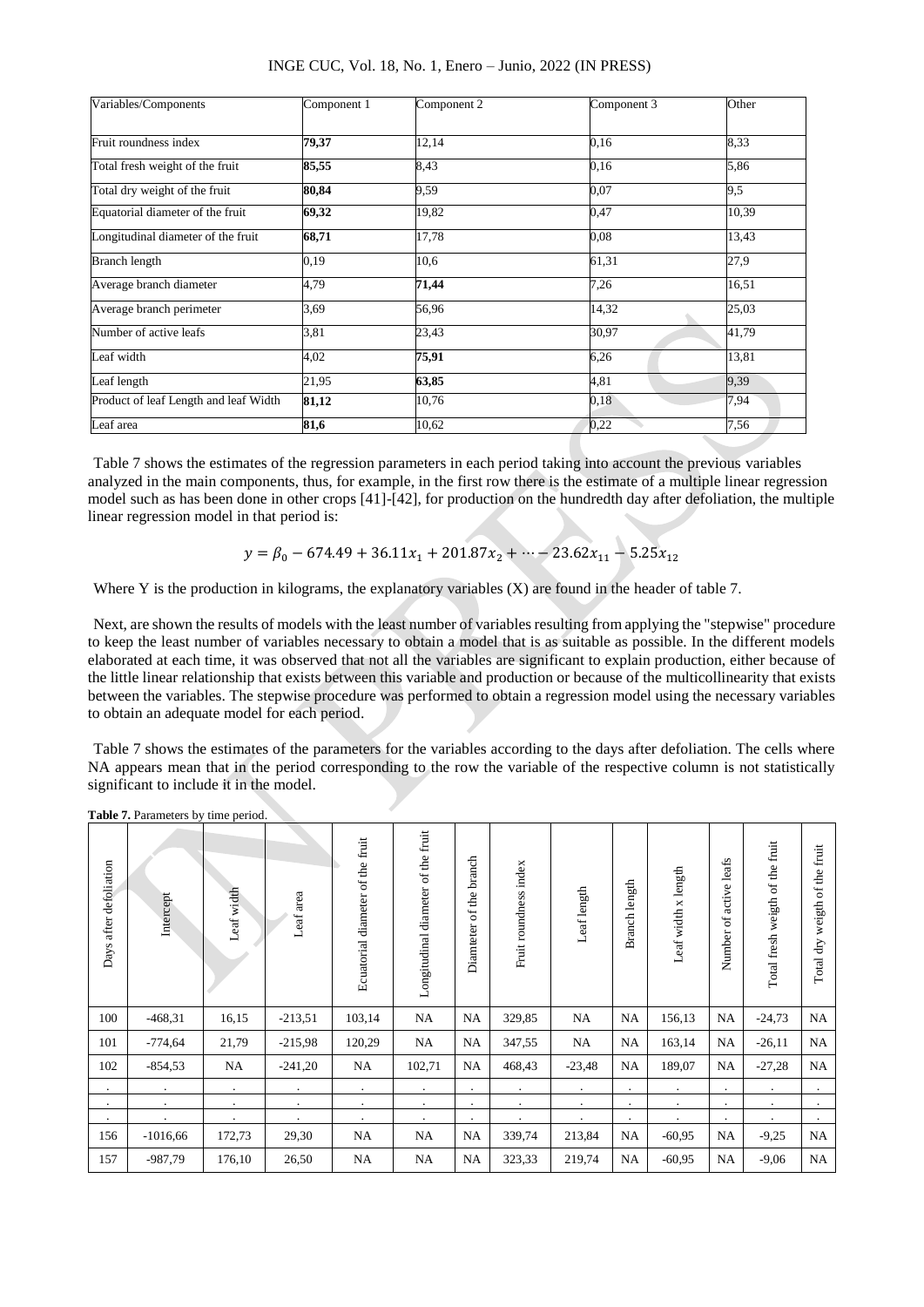#### INGE CUC, Vol. 18, No. 1, Enero – Junio, 2022 (IN PRESS)

The multiple determination coefficient shown in table 8 establishes that the percentage of variability is explained by the multiple regression model, this is a value ranged from zero to one, and measures how adequate the linear regression model is to make predictions. On the other hand, the adjusted correlation coefficient is framed in the same previous concept, but it penalizes the use of a high number of variables in the model, that is, it does not only take into account the adjustment but does not consider the amount of information available for the elaboration of the models.

Column two shows the coefficient of determination of the model including all available variables, the respective adjusted coefficient of determination is presented in column three. For columns four and five the same measurements are presented, but for the reduced model. The variables associated with the fruit are of great importance to estimate crop yield [40].

| Days after defoliation | Squared R of complete<br>model | Adjusted squared R of<br>complete model | Squared R of reduced<br>model | Adjusted squared R of<br>reduced model |
|------------------------|--------------------------------|-----------------------------------------|-------------------------------|----------------------------------------|
| 100                    | 0.69                           | 0,37                                    | 0,67                          | 0,57                                   |
| 101                    | 0.69                           | 0.38                                    | 0.68                          | 0,58                                   |
| 102                    | 0.69                           | 0,37                                    | 0.68                          | 0,58                                   |
| ٠                      | $\bullet$                      | $\bullet$                               |                               | $\cdot$                                |
| $\cdot$                | ٠                              | $\bullet$                               | $\cdot$                       | $\cdot$                                |
|                        |                                |                                         |                               |                                        |
| 156                    | 0,67                           | 0.34                                    | 0.63                          | 0.51                                   |
| 157                    | 0,66                           | 0.32                                    | 0.62                          | 0,50                                   |

**Tabla 8.** Coefficient of determination.

Similarly, with the total number of fruits produced by each of the selected trees in the study farms was totalized the number of fruits produced in each tree by passing. It has been shown that the number of harvested fruits is the most important primary yield component to estimate the Jarillo peach harvest, a result similar to that obtained in other crops by [43].

It was proposed to develop a statistical model to predict the number of fruits and the production in kilograms of a tree given certain characteristics that can be measured in a given time. In this regard, the following considerations must be taken into account:

There are variables associated with the fruit, the mixed branch, the oblong-lancellolate leaf, and the average weight of a fruit in a Jarillo peach tree can be traced.

The variables that are available were measured over time (taking the days after defoliation as a reference) arranged in a design of repeated models, however, the time in which the information of the different variables is collected varies from farm to farm. In addition, is not the same in all the variables due to the influence of several factors, such as the edaphoclimatic ones.

The two variables to be modeled (dependent or response variables) are the number of fruits produced per tree and the production in kilograms of fruit per tree. These two variables are measured once at the end of the production cycle.

It is desirable to have a model that allows forecasting how much production will be at a given time (a given number of days after defoliation). In the production of peaches for fresh consumption, the size of the fruit is one of the determining factors of quality, since it is a fundamental requirement demanded by the consumer [44]-[45]-[46]. The peach fruits that are considered to be of good size are those greater than 59 mm in diameter. On the other hand, standardizing or classifying the product by size is one of the usual practices of preparation for the fresh market [47].

Fruit weight is an important hereditary quantitative factor of yield, fruit quality and consumer acceptability as stated in his work [47] and was best expressed by the influence of the environment on the physiology of trees in the lower altitudes. Two technical limitations make it difficult to obtain a direct model for estimating production, first of all, how asynchronous are the measurements in the different variables and in the different farms, this is due to logistical and cost issues, and due to differences in the development of the plants of each of the farms.

Another limitation that exists is the aggregation of the variables of mixed branches, leaves and fruits through sample means, naturally due to costs and practical issues it would be unfeasible to measure each branch, fruit and leaf of a tree (in this case there would be no sampling error for each selected tree). However, having samples of these observation units (branch, fruit, leaf) generates a sampling error which is not quantifiable due to the auto-correlation effect caused by the same type of design used for repeated measures. In addition to the difficulties mentioned above, the production and number of fruits depends largely on various environmental, economic, ecological factors, among others, that are not easy to consider.

## **Behavior of the probability distribution of the number of fruits**

Making an analysis of the 39 plants from which production data was taken, it is found that in a single harvest the minimum number of fruits obtained in a tree was 138 and the maximum 1530, being the average number of fruits per plant of this variety is 785, with a standard deviation of 354. Using the chi-square test, it is indicated that with a certainty level of 90% there are no reasons to reject the sample. Likewise, the square error of the goodness of fit test is 0.004895, which indicates that the sample taken fits this distribution and its parameters represent the sample. The Kolmogorov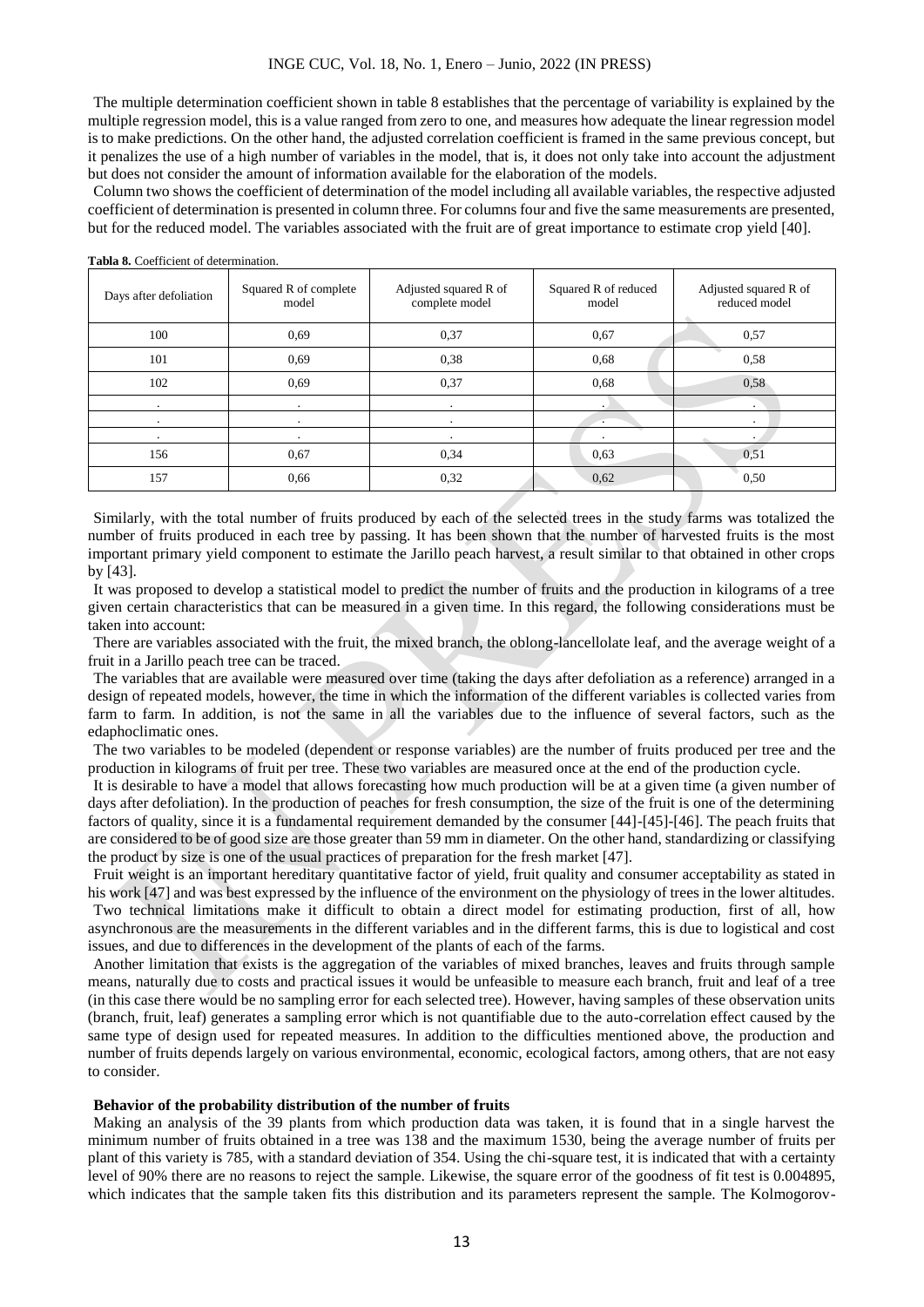Smirnov test also gives a good approximation value of 0.0998, which also indicates that there is no reason to reject the data. The distribution assumed for this sample is Normal, with the following parameters: mean 785 and standard deviation 354. It should be noted that there may be more than one harvest in a year. The fig. 2 shows the analysis made using the input analyzer software. The frequency is observed in the 10 intervals analyzed and the theoretical normal distribution is shown as a continuous line.



# **Behavior of the probability distribution of fruit weight.**

The weight of the peach during each harvest is related to the number of fruits. However, the variability is high since a high number of fruits can have different sizes and does not imply a high final weight. Fig. 3 shows the dispersion diagram of the amount of fruit and the harvested weight in blue, compared to the regression of the data, in orange line. As can be seen, there is a relationship between the two variables, but with high variability, which suggests that they can be treated as two independent variables when simulating. Likewise, there is a greater number of observations near the average number of fruits, between 700 and 850 fruits, respectively.



**Fig. 3.** Analysis of the number of fruits in a single harvest from the sample. Source: Authors.

The coefficients of linear regression are the following: Slope: 0,02186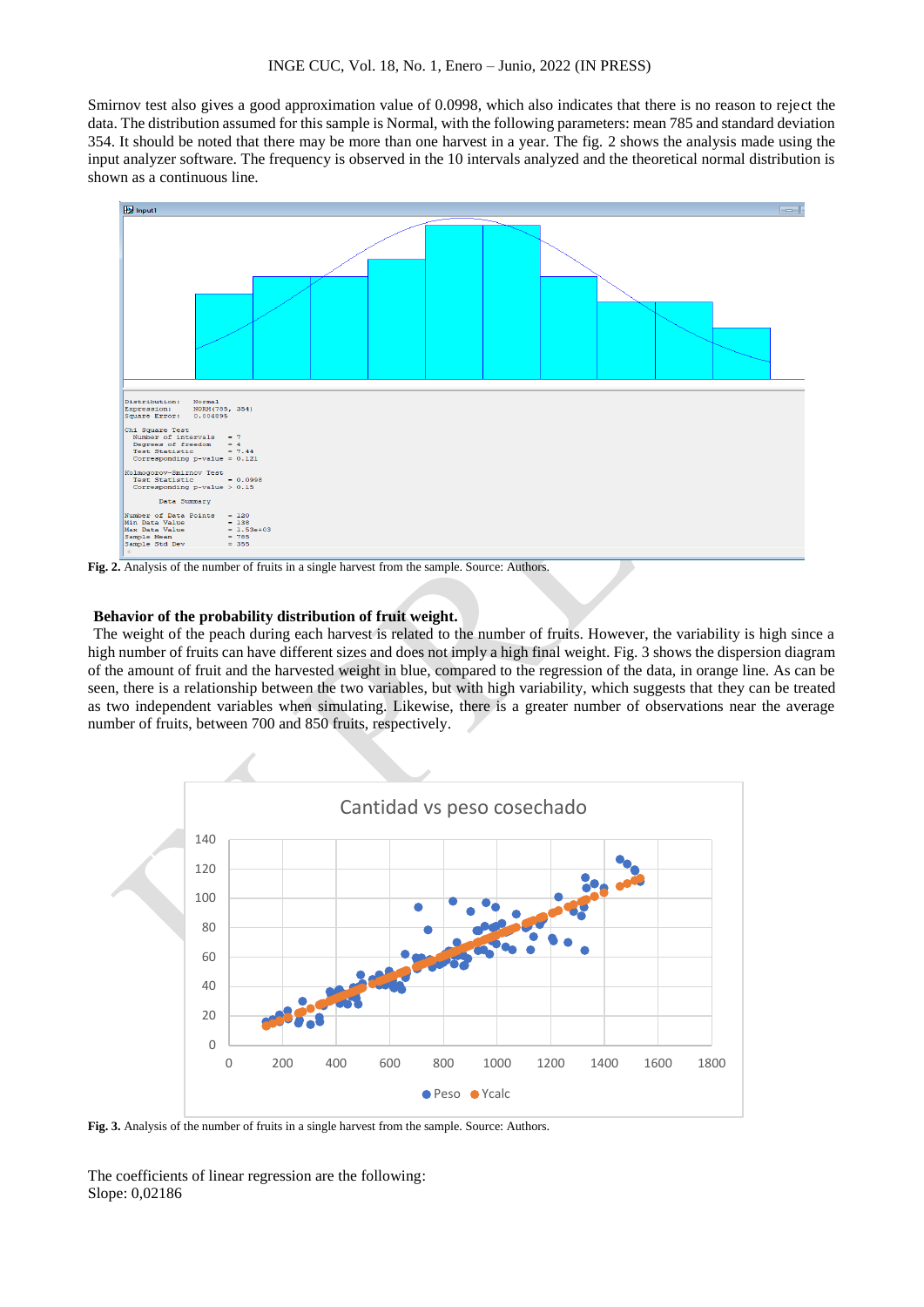#### Intersect: 21,37285

Continuing with the distribution of harvested weight, it is found that for the sample of 120 plants, the lowest recorded weight was 14.1 kg and the highest was 127 kg. The weight of harvested fruit fits a normal distribution, with a mean of 59.7 and a standard deviation of 27.4. The squared error measured was 0.005327, very small, like the parameters of the chi-square test for goodness of fit, which gives a percentile value of 0.141 and Kolmogorov-Smirnov gives a value of 0.0591. This indicates that there is no reason to reject the data as belonging to this distribution. A screenshot of said analysis made with the software input analyzer v. 10.0 can be seen in fig 4.





#### **Simulation model**

Once the input variables were featured, the mathematical model is built, which is be based on random inputs to forecast the production of peaches, both in weight and quantity. The simulations were made under the following assumptions: -Crop area: 1 hectare (10000 m2)

- -Plant age between 7 and 15 years
- -Thinning is done (eliminate the smallest fruits to increase nutrients to the other fruits)

-Days after defoliation: 210

The arrangement of the plants within the crop is also a factor to take into account. Figure 5 shows three layout schemes that were considered in the simulation. On the left side, the plants are separated from the adjacent plants by a distance of 10m. The center image shows a rectangular layout, and the plants are separated from the adjacent ones by about 8m. The right image shows a 6x8 layout, where the distance between plants measured diagonally are 8m apart.



**Fig. 5.** Ways to arrange plants within a crop. **Source**: authors

According to the arrangement of the plants in the crop, there will be a certain number of plants in a cultivated hectare. The numbers of plants in each arrangement per hectare were 100, 156 and 208 plants, respectively. In the model there are two fundamental output variables: the number of fruits produced by the plant, and their total weight. The distribution taken as a base is the normal one for the number of fruits and for their weight. One way to forecast the production of a farm with a known number of plants in full production is to generate a number of fruits for each plant, thus the total weight of their sum is computed. In this way, a quantity and weight of fruits would be obtained in each simulation run.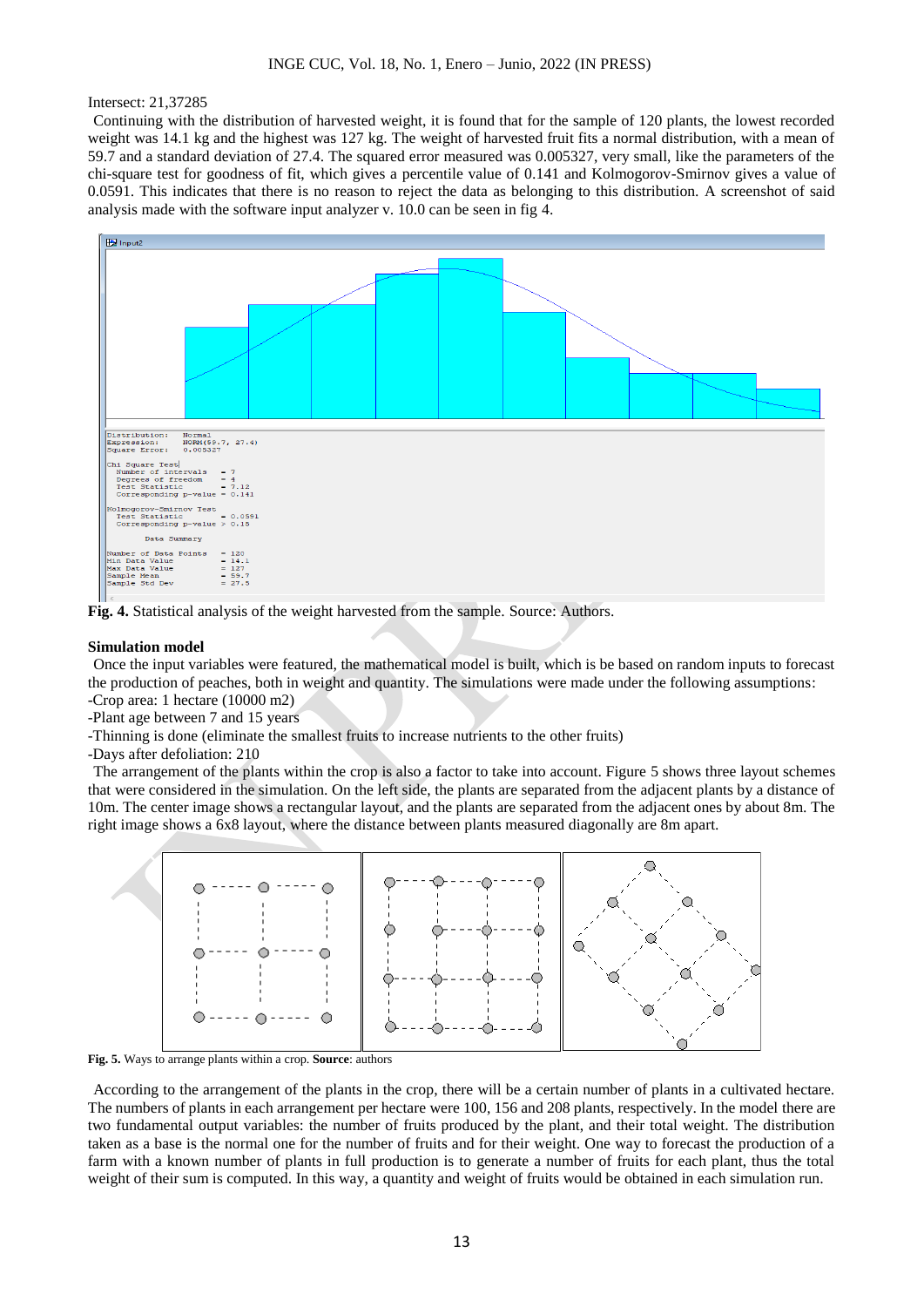### **Experimentation**

The assumptions for the experimentation were based on the following parameter manipulation: crop area (in hectares), crop layout (rectangular / triangular), number of plants per unit area, age of the plants and physiological characteristics (length of the branch, leaf area and equatorial diameter of the fruit).

Once these morphophysiological and agronomic parameters have been established, the software establishes the number of resulting fruits as a result, as well as the weight in kg of what is harvested. Note that the results are presented in two ways: on the one hand, there is the matrix of produced fruits (primary components of yield), and on the other hand, the matrix of production by weight of the fruit (yield). 10 replications were made for each arrangement to improve the accuracy of the model.

# **Simulator software for agroecological production of peach fruits –** *Prunus. persica Jarillo variety***.**

Among the most important issues of the design of a software is the global conception of the system so that it can be easily developed and meet the requirements of the ecophysiological modeling of Jarillo variety peach fruit production, according to the specifications given by the model and that has been used in other crops [48]-[49]-[50]. The software was developed as a web information system, programmed in php language and with the use of forms to enter data.

#### **Hardware requirements.**

The hardware required to run this simulator has the following characteristics: processor speed: greater than 2 GHz, minimum 4 GB RAM, minimum 1.6 MB disk space, and operating environment Windows 7 or higher. It is required to have a web page server installed. For php support, wampserver is needed. Once installed, it can be accessed from other machines through a local network or the Internet.

#### **Simulation results.**

In order for the user to be able to modify the parameters under which he is going to carry out a simulation experiment, some input/output interfaces have been established, which work as web pages with forms which allow them to edit the parameters by evaluate as the area, crop layout, among others. The results are obtained as a production list for each plant present in the crop. For a one-hectare extension farm, these results were obtained for the 10x10 layout in table 9.

| Replication    | <b>Total fruits</b> | Average    | St. deviation | Total weight | Average    | St. deviation | Tons produced |
|----------------|---------------------|------------|---------------|--------------|------------|---------------|---------------|
|                | 75699               | 756,992064 | 181,634521    | 5803,22036   | 58,0322036 | 9,94315247    | 5,80322036    |
| $\overline{c}$ | 75042               | 750,420102 | 209,043465    | 5864,3463    | 58,643463  | 14,3950516    | 5,8643463     |
| 3              | 81803               | 818,030446 | 157.277951    | 6093.63398   | 60.9363398 | 12.0219486    | 6.09363398    |
| 4              | 78289               | 782,897813 | 157,523365    | 6269,46822   | 62,6946822 | 12,7659694    | 6.26946822    |
| 5              | 76350               | 763.504375 | 174,983787    | 5946.65436   | 59.4665436 | 10.1669118    | 5.94665436    |
| 6              | 81225               | 812.252434 | 175,852555    | 6195.60493   | 61.9560493 | 13.0387826    | 6.19560493    |
| 7              | 76781               | 767.817332 | 134,485875    | 5927,95186   | 59.2795186 | 12.9228345    | 5.92795186    |
| 8              | 78302               | 783,021684 | 222.209345    | 6054,26058   | 60.5426058 | 15.2172624    | 6.05426058    |
| 9              | 77041               | 770,417458 | 213,894862    | 5969,93963   | 59,6993963 | 12,4266749    | 5,96993963    |
| 10             | 77532               | 775,326343 | 213.984152    | 5898.87982   | 58.9887982 | 16.1116465    | 5.89887982    |

**Table 9.** Simulation results for a hectare and 10 x10 layout.

As can be seen for each simulation replication, the total number of fruits, the average for each plant and its standard deviation are calculated. In addition, the total weight in kg produced by the hectare, its average and standard deviation are also shown. Additionally, the yield per ton is located in each simulation. Table 10 shows the same results, applied to an 8x8 layout.

**Tabla 10.** Simulation results for a hectare and 8 x 8 layout.

| Replication    | Total fruits | Average    | St. deviation | Total weight | Average    | St. deviation | Tons produced |
|----------------|--------------|------------|---------------|--------------|------------|---------------|---------------|
|                | 119648       | 766,977766 | 192,02847     | 9422,89719   | 58,0322036 | 9.94315247    | 9.42289719    |
| $\mathcal{L}$  | 122939       | 788,076272 | 155,503259    | 9249.89345   | 59.2941888 | 14.2926456    | 9.24989345    |
| 3              | 119690       | 767.249713 | 168.032907    | 9352,88163   | 59,9543694 | 14,8953535    | 9,35288163    |
| $\overline{4}$ | 123279       | 790.250104 | 178,643508    | 9248.5372    | 59.2854949 | 14.4242726    | 9.2485372     |
| 5              | 121168       | 776,718425 | 157,90587     | 9226,70926   | 59.1455722 | 10.1669118    | 9.22670926    |
| 6              | 123207       | 789,790661 | 184,905003    | 9343,76695   | 59.895942  | 13.7047244    | 9.34376695    |
|                | 122430       | 784,808864 | 160.164919    | 9425,21265   | 60.4180298 | 13.2015565    | 9.42521265    |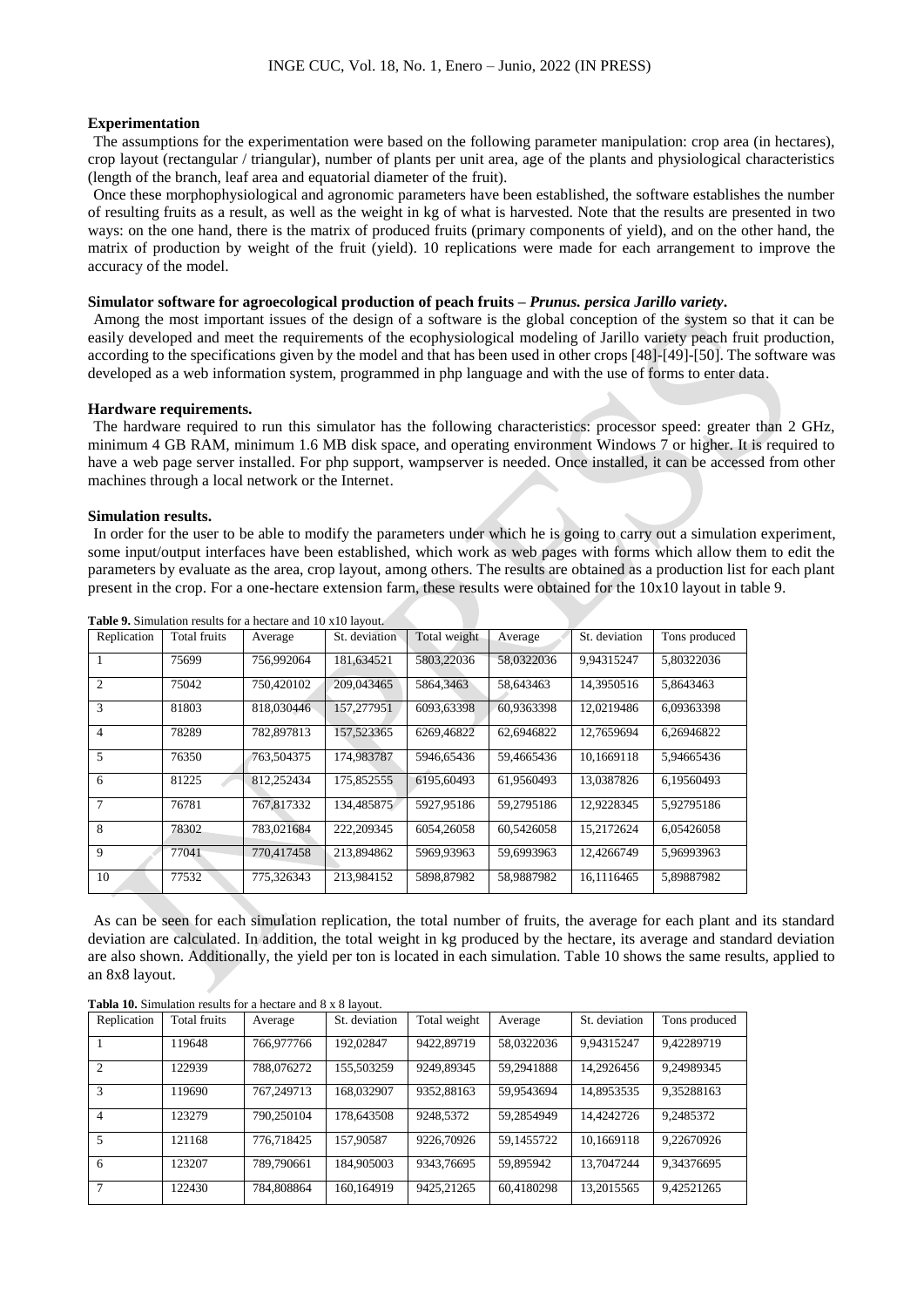INGE CUC, Vol. 18, No. 1, Enero – Junio, 2022 (IN PRESS)

|    | 124344 | 797,08033  | 157.822367 | 9209.24861 | 59.033645  | 14.0292399 | 9.20924861 |
|----|--------|------------|------------|------------|------------|------------|------------|
|    | 124282 | 796.683636 | 184.697736 | 9638.33198 | 61.7841794 | 12.2929623 | 9.63833198 |
| 10 | 122639 | 786.151642 | 142.246145 | 9125.49006 | 58.4967311 | 12.0090674 | 9.12549006 |

As shown in the table, the production of total fruits and harvested weight is greater, due to the fact that there are more plants on the same surface. However, the averages per plant follow the same trend. Table 11 shows the results for the 6x8 layout.

**Tabla 11.** Simulation results for a hectare and 6 x 8 layout.

| Replication    | Total fruits | Average    | St. deviation | Total weigth | Average    | St. deviation | Tons produced |
|----------------|--------------|------------|---------------|--------------|------------|---------------|---------------|
|                | 165013       | 793.334294 | 179.59759     | 12254.6773   | 58.9167179 | 14.3934833    | 12,2546773    |
| $\overline{2}$ | 164601       | 791,35502  | 152,878831    | 12247.0686   | 58,8801377 | 12,126021     | 12,2470686    |
| 3              | 164691       | 791.787182 | 170.123841    | 12267.9307   | 58,9804363 | 11.944937     | 12.2679307    |
| $\overline{4}$ | 160693       | 772,566048 | 184,393964    | 12397,4576   | 59,6031618 | 11,8066735    | 12,3974576    |
| 5              | 160075       | 769.594152 | 184.142066    | 12885.3815   | 61.9489494 | 11.4610228    | 12.8853815    |
| 6              | 162671       | 782,076736 | 162,721509    | 12551,3895   | 60,3432188 | 12,3320799    | 12,5513895    |
| $\overline{7}$ | 164127       | 789,075038 | 195,044874    | 12318.9347   | 59,2256478 | 14.9440955    | 12.3189347    |
| 8              | 166341       | 799.719887 | 187,62244     | 11934.9425   | 57,3795315 | 12.8404323    | 11.9349425    |
| 9              | 161534       | 776,609927 | 164,350018    | 12391,5664   | 59,5748384 | 11,7420624    | 12,3915664    |
| 10             | 165954       | 797,859671 | 176,15087     | 12587,2097   | 60,5154311 | 12,3615014    | 12,5872097    |

Given that the averages per plant are the same, and there is a high dispersion of the data in terms of average fruit and weight, the average of the averages obtained in each simulation was carried out, yielding an average per number of fruits of 782.94 and 15.35 standard deviation. For the harvested weight, about 59.69 kg per plant and 1.24 standard deviation. Classifying the data and analyzing it in input analyzer, the following behavior was obtained for the 30 simulated data of average fruit production for each plant. Figure 6 shows this analysis.



**Fig. 6.** Distribution of average number of fruits per plant after taking 30 simulations for 3 different hectare layouts.

As can be seen, the variability decreased and since the behavior of the probability distribution of production per plant is known, it is shown that it is feasible to predict production on a farm if the following variables are known: cultivated area, the arrangement of the plants, and the plant age variables within the established margins that were implemented in the simulation assumptions.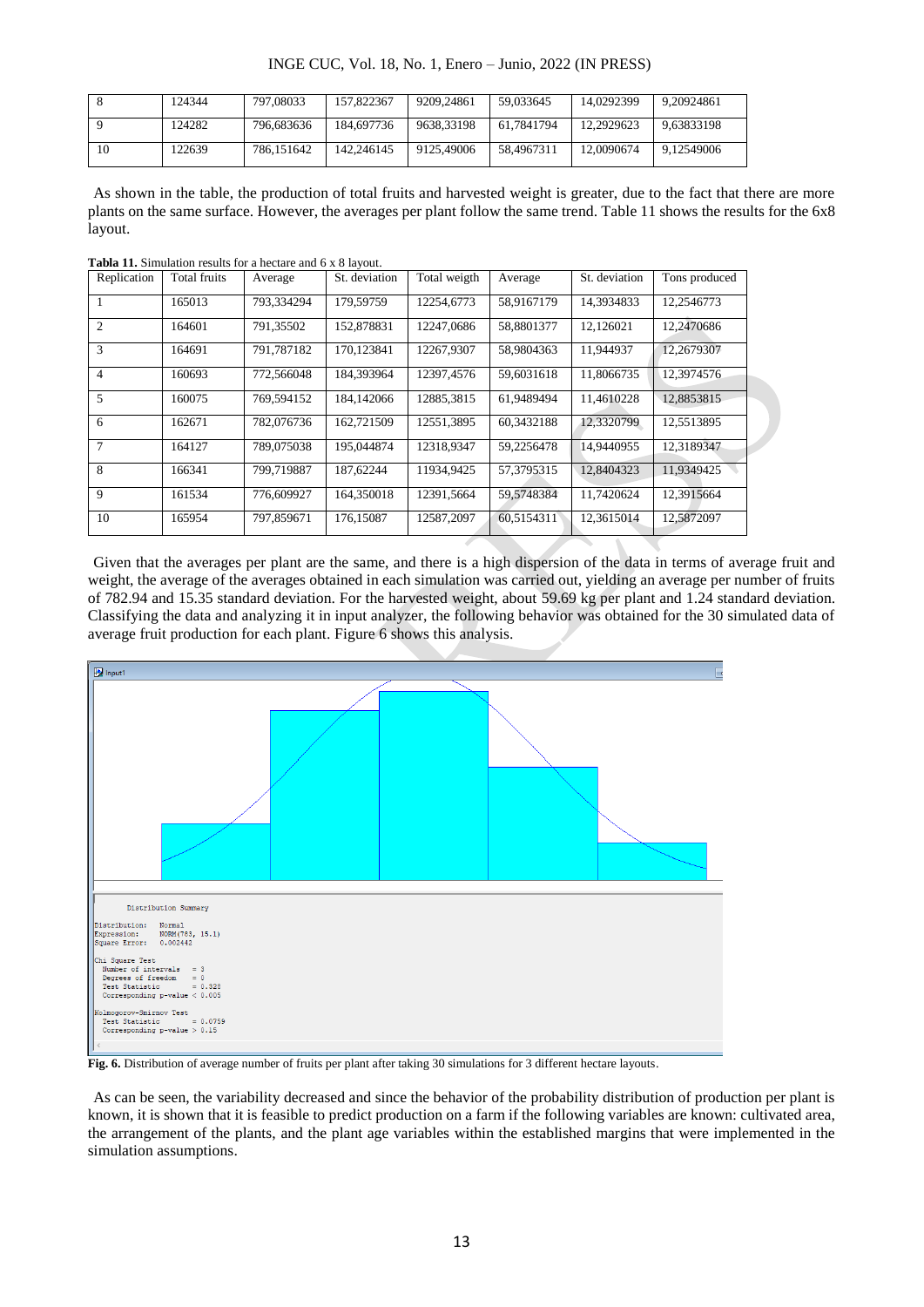# **IV. Conclusions**

During the process of posing the problem, studying the formalisms of generating random variables and determining them, examining the samples, stochastic simulation, as well as the experimentation and analysis of results, some experiences were obtained that are stated in the following conclusions:

The performance evaluation of an agricultural process was carried out combining two formalisms: variables that affect the production of the Jarillo variety peach, and production probability distribution per plant, which makes it possible to have a mechanism for forecasting production processes. Through the simulation carried out by a software designed for this purpose, it was possible to demonstrate that it is possible to forecast the production and yield per hectare, given the phenological conditions of the crop and the arrangement of the plants inside it.

Regarding the results, they are statistically similar to the samples taken previously, which allows a yield forecast to be made based on the extension of the cultivated area, crop layout and plant age variables. With a low margin of error, the future yield of the crops can be estimated, and in this way it is easier to calculate a budget before starting the crop.

To delve deeper into this type of work it is necessary to study a better characterized sample, such as the distribution of the thermal floor, humidity conditions and variables associated with the climate, which have a more complex modeling, but which can be enriched by combining various formalisms to deal with continuous variables of the physical process, combined with probability distribution functions.

# **V. Financing**

 Scientific research article derived from the research project "Generation of a multivariate statistical model that allows predicting the productive behavior of the Jarillo variety peach in the province of Pamplona", financed by "Universidad de Pamplona". Starting year: 2015, ending year: 2018.

# **REFERENCES**

[1] FAOSTAT, Food & Agriculture Organization of the United Nations Statistics Division, URL: http://www.fao.org/faostat/en/#data/QC. Consulta: junio de 2021.

[2] J. R. Hernandez Mora, D. Micheletti, M. Bink, E. Van de Weg, C. Cantín, N. Nazzicari ...... & J. A. Campoy, J. A. Integrated QTL detection for key breeding traits in multiple peach progenies. BMC genomics, vol.18, no.1, pp.404, 2017. [https://DOI.org/10.1186/s12864-017-3783-6.](https://doi.org/10.1186/s12864-017-3783-6)

[3] R, Pio, F.B.M.D. Souza, L, Kalcsits, R.B. Bisi & D.D.H.Farias. Advances in the production of temperate fruits in the tropics. Acta Scientiarum. Agronomy, vol. 41, 2019[. https://DOI.org/10.4025/actasciagron.v41i1.39549.](https://doi.org/10.4025/actasciagron.v41i1.39549)

[4] S. E., Cancino, G. O. Cancino & E. Quevedo. Factores determinantes de la rentabilidad económica del cultivo de durazno en la Provincia de Pamplona, Norte de Santander, Colombia. Revista ESPACIOS, vol. 40, no 13. 2019.http://www.revistaespacios.com/a19v40n13/a19v40n13p18.pdf.

[5] Jana, 2021. Scientific Cultivation of Low Chill Peach [*P. persica* (L) Batsch.] in North Eastern Plateau

and Hill Regions. Biotica Research Today vol. 3, no 8, pp. 687-690, 2021. https://www.ijcmas.com/vol-4-12/B.R.Jana.pdf [6] T. de J., Campos. Especies y variedades de hoja caduca en Colombia,Los frutales caducifolios en Colombia-situación actual, sistemas de cultivo y plan de desarrollo. 1ª Ed. Bogotá, Offset Gráfico Editores. 2013. p. 47-64.

[7] MADR Ministerio de Agricultura y Desarrollo Rural. Evaluaciones Agropecuarias Municipales-EVA 2007 - 2019.Bogotá,Colombia.URL:https://www.agronet.gov.co/Lists/Boletin/Attachments/3930/Base%20Agr%C3%ADcola %20EVA%202007-2019%20(P)\_12\_02\_2020%20(1).xlsb. (acceso 20 de junio de 2021). 2021.

[8] S. J., Silva-Laya, H. J. Silva-Laya, y S. Pérez-Martínez.Eficiencia energética y monetaria de sistemas de producción de durazno (*P. persica*) en El Jarillo, Venezuela. IDESIA (Chile), vol. 35, no 4, pp. 17-26. Diciembre, 2017. https://scielo.conicyt.cl/scielo.php?script=sci\_abstract&pid=S0718-34292017000400017&lng=n&nrm=iso.

[9] S. J. Silva Laya, S. Pérez Martínez, J. Álvarez del Castillo.Socioecological diagnosis and peri-urban family agriculture typification, with emphasis in the production of peach (*P. persica*), in El Jarillo, Venezuela**.** Rev. FCA UNCUY, vol.51, no 1, pp. 351-368. ISSN (en línea) 1853-8665. 2019.https://revistas.uncu.edu.ar/ojs/index.php/RFCA/article/view/2456

[10] M. I. Moyano, P. Flores, S. Seta, L. Andrea & C. Severin C. Efecto de diferentes prácticas culturales sobre la producción, calidad y maduración de frutos de duraznero cv. Early Grande. Ciencias Agronómicas, vol 17, pp. 7-11, 2014. https://cienciasagronomicas.unr.edu.ar/revista/articulos/CA-2011\_a11(XVII)007-011.pdf

[11] A. M., García-Mogollón & M. Torres-Zamudio. Estudio de vigilancia tecnológica sobre el desarrollo de patentes en el campo de la producción y transformación de durazno. Ciencia y Agricultura, vol. 14, no 1, pp. 15-29, 2017. DOI: https://DOI.org/10.19053/01228420.v14.n1.2017.6084.

[12] P. Steduto, T.C. Hsiao, E. Fereres & D. Raes. Respuesta del rendimiento de los cultivos al agua, [en línea], ser. Estudio FAO: Riego y Drenaje, no. ser. 66, Ed. FAO, Rome, Italy, 510 p., 2012, ISBN: 978-92-5-308564-4, Disponible en: http://agris.fao.org/agris-search/ search.do?recordID=XF2015001461.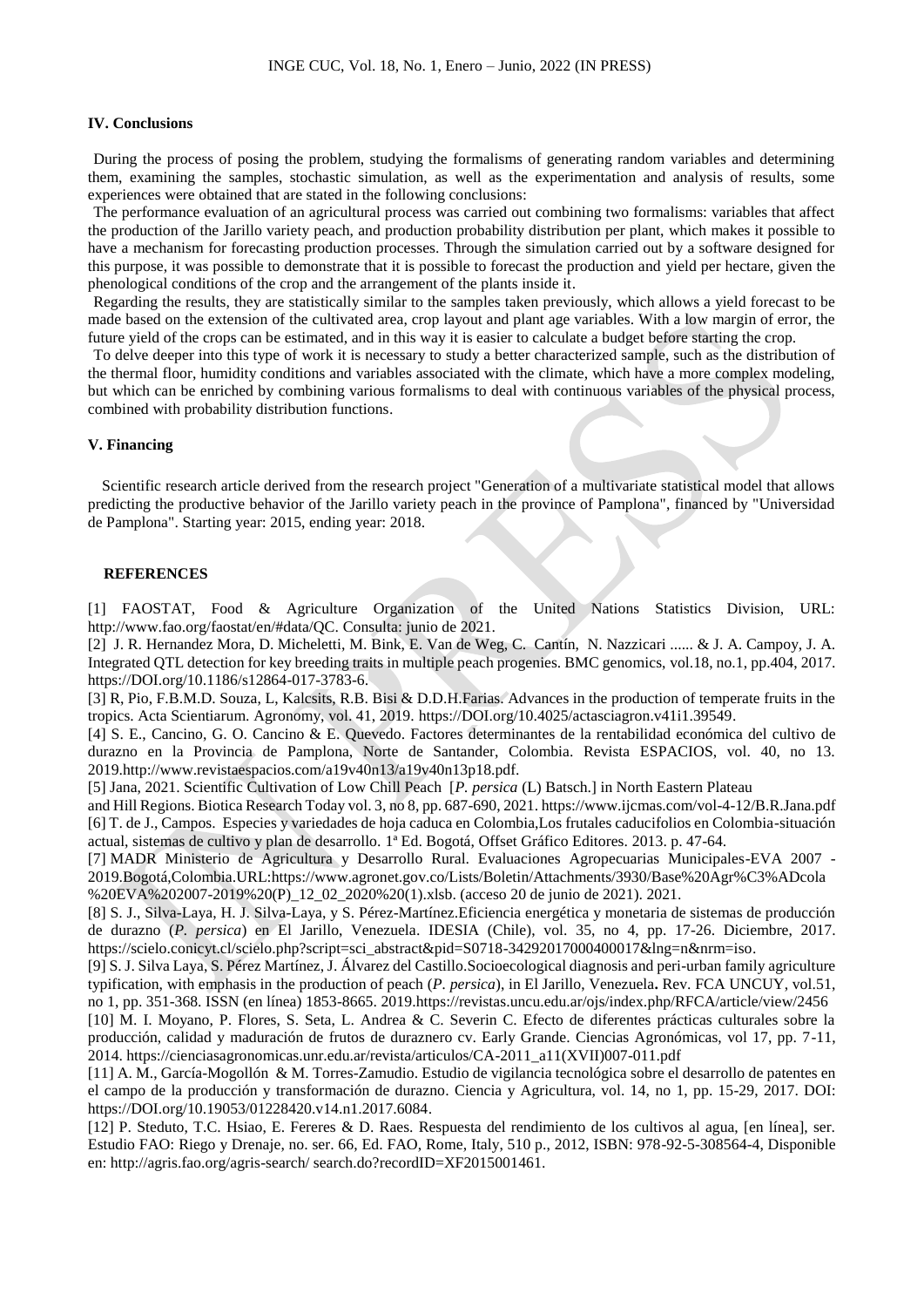[13] E. J., Link. Investigation and modeling of the optimization potential of adapted nitrogen fertilization strategies in corn cropping system with regard to minimize nitrogen losses, Ph. D. Dissertación, Institut fur Pflanzenbau und Grunland. Univ., Hohenheim. 2005.

[14] K. J. Boote, M. R. Rybak, J. M.S. Scholberg & J. W. Jones. Improving the CROPGRO-Tomato Model for Predicting Growth and Yield Response to Temperature. HORTSCIENCE, vol. 47, no 8, pp.1038–1049, Agosto 2012. [https://DOI.org/10.21273/HORTSCI.47.8.1038.](https://doi.org/10.21273/HORTSCI.47.8.1038)

[15] J. A. Ramos Cantillo, E. Becerra Vélez Eduardo, J. F. Cárdenas Hernández & R. Jiménez Pizarro. Aplicación del modelo Aquacrop para un cultivo de maíz (*Zea may*s L). Rev Sist Prod Agroecol, vol. 10, no 2, pp. 19-49. 2019. file:///C:/Users/User/Desktop/730-Texto%20del%20art%C3%ADculo-2976-1-10-20210728.pdf

[16] M. E. Fernández. Diagnóstico de modelos agroclimáticos evaluacion del riesgo agroclimático por sectores.Bogotá , Colombia. Fondo financiero de proyectos de desarrollo – Fonade e instituto de hidrología, meteorología y estudios ambientales – IDEAM . Abril 2013. pp. 1-4.

[17] IICA. Modelos de simulación y herramientas de modelaje: elementos conceptuales y sistematización de herramientas para apoyar el análisis de impactos de la variabilidad y el cambio climático sobre las actividades agrícolas Unión Europea, IICA. San José- C.R. 2015, pp. 9-21.

[18] C. T. , De Wit. Modelling Agricultural Production. Acta Horticulturae, vol.184,pp.59-70, 1986. [https://DOI.org/10.17660/ActaHortic.1986.184.6.](https://doi.org/10.17660/ActaHortic.1986.184.6.)

[19] B. C. Martínez , O. Ruiz Rosadoa, F. Gallardo López, P. Pérez Hernández, Á. Martínez Becerra & L. V. Villamil. Aplicación de modelos de simulación en el estudio y planificación de la agricultura, una revisión application of simulation models in agricultural research and planning, a review.Tropical and Subtropical Agroecosystems, vol.14,pp. 999-1010. 2011. https://www.redalyc.org/pdf/939/93921493004.pdf

[20] A. R. Graves, P. J. Burgess, J. Palma , K. Keesman, W. van der Werf , C. Dupraz , H. van Keulen, F. Herzog & M. Mayus.Implementation and calibration of the parameter-sparse Yield-SAFE model to predict production and land equivalent ratio in mixed tree and crop systems under two contrasting production situations in Europe. Ecological Modelling, vol. 221, no 13-14, pp. 1744-1756, July 2010. DOI:10.1016/j.ecolmodel.2010.03.008.

[21] M.A., Ríos, R. Arrieta & A. Torres. Proyección Diaria del Riesgo de Inestabilidad Angular - Dependencia Probabilística de la Demanda. IEEE Latin America Transactions, vol. 5, no 8, pp. 595-590, 2007.DOI: [10.1109 / T-](http://dx.doi.org/10.1109/T-LA.2007.4445710)[LA.2007.4445710.](http://dx.doi.org/10.1109/T-LA.2007.4445710)

[22] E. Chacón, I. Besembel & J. Hennet. *Automatización Industrial*. Mérida: Universidad de Los Andes. 2001.

[23] A. Law & D. Kelton. *Simulation Modeling and Analysis*. McGraw-Hill series in Industrial Engineering and Management Science. 2000.

[24] F. DiCesare & A. Desroches. Modeling, Control and Performance Analysis of automated systems using Petri Nets. Control and Dynamic Systems, vol.47, pp. 121-172, 1991.

[25] C.J. Barrera & J. C. Correa. Distribución predictiva bayesiana para modelos de pruebas de vida vía MCMC. Revista Colombiana de Estadística, vol. 31, no 2, pp. 145-155,2008. https://www.redalyc.org/pdf/899/89912222001.pdf

[26] P. H. Gutiérrez & R. S. De la Vara. *Análisis y diseño de experimentos*. 3ª edición. Ciudad de México, México: Mc Graw Hill. 2012. 489 p.

[27] IDEAM. *Metodología para la elaboración del Mapa de Ecosistemas escala 1:100.000 [Internet].* [citado 18 Agosto 2016]. Disponible en http://www.siac.gov.co/documentos/metodología\_constru\_mapaecosistemas\_s%C3%ADn tesis.doc. 2011.

[28] T.T. Lisandru, A. Füstös, V. Mitre & A. Dumitras. Sweet Cherry (*Prunus avium* L.) and Peach (*P. persica* L.) Phenological Growth Stages According to BBCH Scale. Bulletin UASVM Horticulture, vol. 74, no 1,pp. 65-67, 2017. DOI:10.15835/buasvmcn-hort:12361.

[29] E. Fadón, M. Herrero & J. Rodrigo. Flower development in sweet cherry framed in the BBCH scale. Scientia Horticulturae vol. 192, pp.141–147, 2015. [http://dx.DOI.org/10.1016/j.scienta.2015.05.027](http://dx.doi.org/10.1016/j.scienta.2015.05.027)

[30] O. H. Mounzer, W. Conejero, E. Nicola´s, I. Abrisqueta, Y. V. García-Orellana, L. M. Tapia, J. Vera, J. M. Abrisqueta & M del C. Ruiz-Sánchez. Growth Pattern and Phenological Stages of Early-maturing Peach Trees Under a Mediterranean Climate. Hortscience, vol. 43, no 6, pp. 1813–1818, 2008. [https://DOI.org/10.21273/HORTSCI.43.6.1813](https://doi.org/10.21273/HORTSCI.43.6.1813) [31] C. A. Schneider, W. S Rasband & K. W Eliceiri. NIH Image to ImageJ: 25 years of image analysis. Nature methods, vol. 9, no.7, pp. 671-675, 2012. DOI: 10.1038/nmeth.2089.

[32] H. Zou & L. Xue. 2018. A Selective Overview of Sparse Principal Component Analysis.Proceedings of the IEE. 106(8), pp. 1311 – 1320. [https://DOI.org/10.1109/JPROC.2018.2846588.](https://doi.org/10.1109/JPROC.2018.2846588.)

[33] R. Goswami, S. Chatterjee & B. Prasad. Farm types and their economic characterization in complex agro-ecosystems for informed extension intervention: Study from coastal West Bengal, India. Agricultural and Food Economics. 2, pp. 1- 24, 2014. https://DOI.org/10.1186/s40100-014-0005-2.

[34] J. M. A. Rojo. *Regresión lineal múltiple. Madrid, España:* Instituto de Economía y Geografia . 2007. pp. 5-10.

[35] D. Peña. *Análisis de datos multivariantes.* Madrid, España. Ed, McGraHill, 2002.pp. 91-98.

[36] G. Gálvez, A. Sigarroa, T. López & J. Fernández. Modelación de cultivos agrícolas. Algunos Ejemplos. Cultivos Tropicales, vol. 31, no. 3, pp. 60-65, 2010. https://www.redalyc.org/pdf/1932/193217921012.pdf

[37] R. H. Tirado-Malaver, J. Mendoza-Sáenz, R. Tirado-Lara & R. Tirado-Malaver. Análisis multivariado para caracterizar y tipificar fincas productoras de papa (*Solanum tuberosum* L.) en Cutervo, Cajamarca, Perú. Tropical and Subtropical Agroecosystems, vol. 24, no 3, 2021. file:///C:/Users/User/Desktop/3939-17211-2-PB.pdf